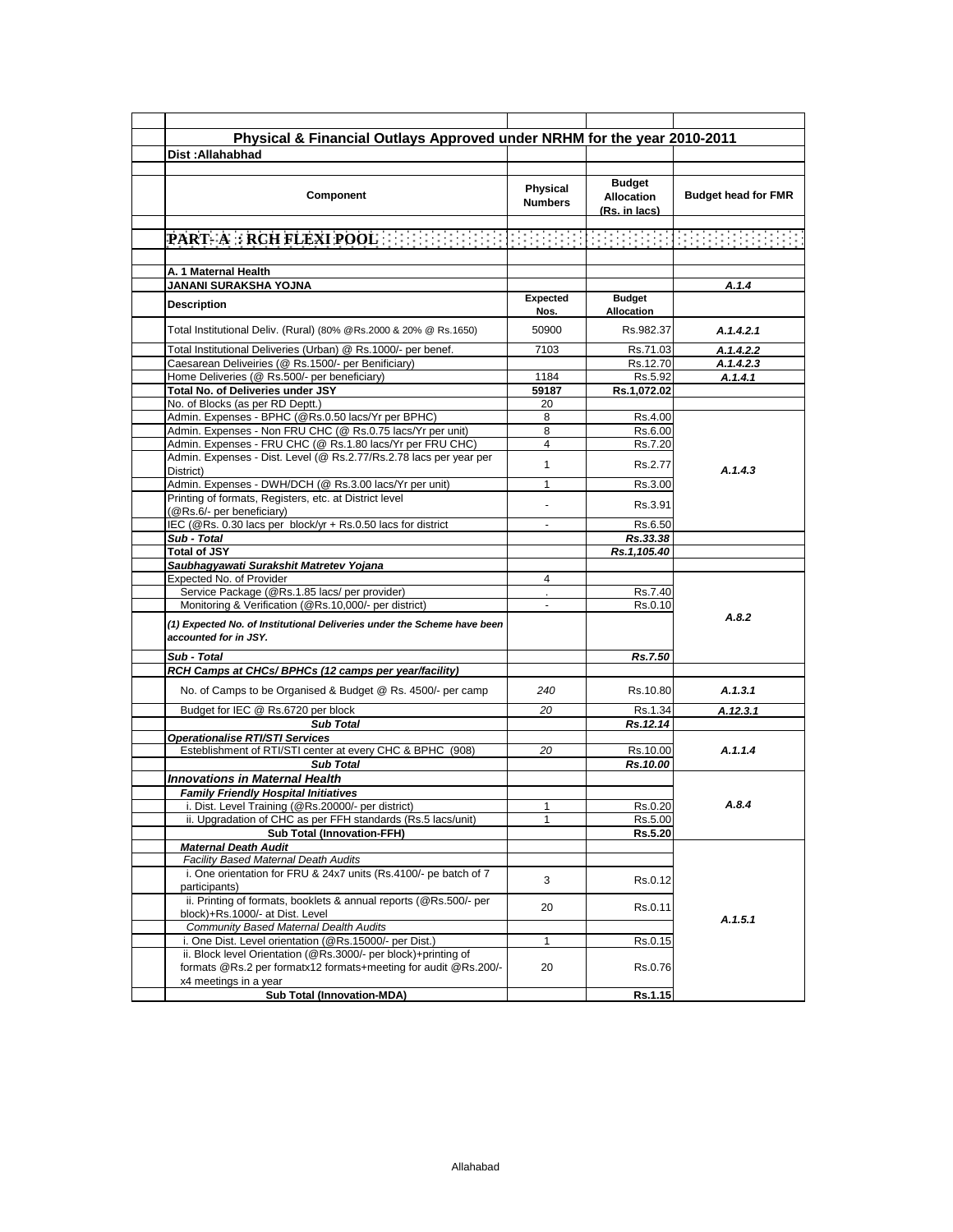|                                                                                    | <b>Physical</b> | <b>Budget</b>        |                            |
|------------------------------------------------------------------------------------|-----------------|----------------------|----------------------------|
| Component                                                                          | <b>Numbers</b>  | <b>Allocation</b>    | <b>Budget head for FMR</b> |
|                                                                                    |                 | (Rs. in lacs)        |                            |
| <b>Pregnant Women &amp; Child Tracking</b>                                         |                 |                      |                            |
| i. Orientation Workshop<br>(a) At Dist. Level                                      | 1               | Rs.0.32              |                            |
| (b) At Block Level @ Rs.6500/- block                                               | 20              | Rs.1.30              | A.10.3                     |
| ii. Printing of formats (730 format/block @Rs.2 per format)                        | 14600           | Rs.0.29              |                            |
| Sub Total (Innovation-Preg. Women & child tracking)                                |                 | Rs.1.91              |                            |
| Strengthening of Sub Centers Accridited under JSY                                  |                 |                      |                            |
| Dissemination meeting in the District @ Rs 5000/-                                  | 1               | Rs.0.05              |                            |
| Upgradation of Sub Centre in Dist (From State Level)                               | 112             | Rs.0.00              | A.1.1.5                    |
| Sub Total (Innovation-S.C. Accridited under JSY))                                  |                 | <b>Rs.0.05</b>       |                            |
| Sub Total (Innovation in Maternal Health)                                          |                 | Rs.8.31              |                            |
| Sub-Total (Maternal Health)                                                        |                 | Rs.1,143.35          |                            |
| A.2 CHILD HEALTH                                                                   |                 |                      |                            |
| <b>Comprehensive Child Survival Programme (CCSP)</b>                               |                 |                      |                            |
| CCSP Training - FBNC (in 1st & 2nd phase districts only)                           |                 |                      |                            |
| Training Site - District Women Hospital                                            |                 |                      |                            |
| Expected No. of Participants                                                       | 72              |                      |                            |
|                                                                                    |                 |                      | A.11.5.2                   |
| No. of Batches to be Organised and Budget @ Rs.12,000 per Batch                    | 12              | Rs.1.44              |                            |
| No. of Batches to be Supervised and Budget @ Rs.3,200 per Batch                    | 3               | Rs.0.10              |                            |
|                                                                                    |                 |                      |                            |
| Sub - Total                                                                        |                 | Rs.1.536             |                            |
| <b>Training at Medical College under CCSP Prog</b>                                 |                 |                      |                            |
| Support staff to Medical Collage                                                   |                 | Rs.5.00              | A.11.5.2                   |
| Physicians training/F-IMNCI                                                        |                 | Rs.32.80             |                            |
| <b>Sub Total</b>                                                                   |                 | Rs.37.80             |                            |
| <b>CCSP Training - NSSK (in 3rd phase districts only)</b>                          |                 |                      |                            |
| Training Site - District Women Hospital                                            |                 |                      |                            |
| Expected No. of Participants                                                       |                 |                      |                            |
| No. of Batches to be Organised and Budget @ Rs.38,500 per Batch                    | 0               | Rs.0.00              | A.11.5.5                   |
| No. of Batches to be Supervised and Budget @ Rs.3,500 per Batch                    | 0               | Rs.0.00              |                            |
| Sub - Total                                                                        |                 | Rs.0.00              |                            |
| CCSP Training of ASHAs, ANMs, LHVs - (1st & 2nd Phase                              |                 |                      |                            |
| Districts)                                                                         |                 |                      |                            |
| Expected No. of Participants (approx. 24 per batch)                                | 1600            |                      |                            |
| No. of Batches to be Organised and Budget @ Rs.1,65,000 per Batch                  | 64              | Rs.105.60            | A.11.5.1                   |
| No. of Batches of ToT and Budget @ Rs.2,39,000 per Batch                           | $\mathbf{1}$    | Rs.2.39              |                            |
| Sub - Total                                                                        |                 | Rs.107.99            |                            |
| CCSP Training of ASHAs, ANMs, LHVs - (3rd Phase Districts)                         |                 |                      |                            |
| Expected No. of Participants (approx. 24 per batch)                                | 0               |                      |                            |
|                                                                                    |                 |                      | A.11.5.1                   |
| No. of Batches to be Organised and Budget @ Rs.1,65,000 per Batch                  | 0               | Rs.0.00              |                            |
| No. of Batches of ToT and Budget @ Rs.2,39,000 per Batch                           | 0               | Rs.0.00              |                            |
| Sub - Total                                                                        |                 | Rs.0.000             |                            |
| CCSP Training of Supervisors (in 1st & 2nd phase districts                         |                 |                      |                            |
| only)                                                                              |                 |                      |                            |
| No. of Batches (16 participants) to be Organised and Budget @                      | 12              | Rs.2.940             |                            |
| Rs.24,500 per Batch                                                                |                 |                      | A.11.5.1                   |
| No. of Batches to be Supervised and Budget for Observer Visit @                    | 3               | Rs.0.10              |                            |
| Rs.3,200 per Batch                                                                 |                 |                      |                            |
| Sub - Total                                                                        |                 | Rs.3.036             |                            |
| <b>Site Stregthening</b>                                                           |                 |                      |                            |
| Strengthening of FBNC/NSSK Site (@ Rs.30,000/- per site)                           | $\mathbf{1}$    | Rs.0.30              | A.11.5.1                   |
| Strengthening of CCSP Training Site (@ Rs.2,33,500/- per site)<br><b>Sub Total</b> | $\mathbf{1}$    | Rs.2.335<br>Rs.2.635 |                            |
| Establishment, Operationalisation & Construction of SNCU                           |                 |                      |                            |
| Establishment and Operating Exp. Of old SNCU in 7 Dist. @Rs.25                     |                 |                      |                            |
| lacs                                                                               | 0               | Rs.0.0               | A.2.2                      |
| Construction of of new SNCU in 5 Dist. (@Rs.30 lacs)                               | 0               | Rs.0.0               | A.9.2.2                    |
| Sub - Total                                                                        |                 | Rs.0.0               |                            |
| Infant death audit (Aligarh & Banda only)                                          |                 |                      |                            |
| No. of blocks in the district                                                      | 0               | Rs.0.0               | A.2.8                      |
| Sub - Total                                                                        |                 | Rs.0.00              |                            |
| Infant & Young Child feeding (IYCF)                                                |                 |                      |                            |
| Mass Awareness Campaign during World Breastfeeding Week                            | 1               | Rs.0.50              | A.2.5                      |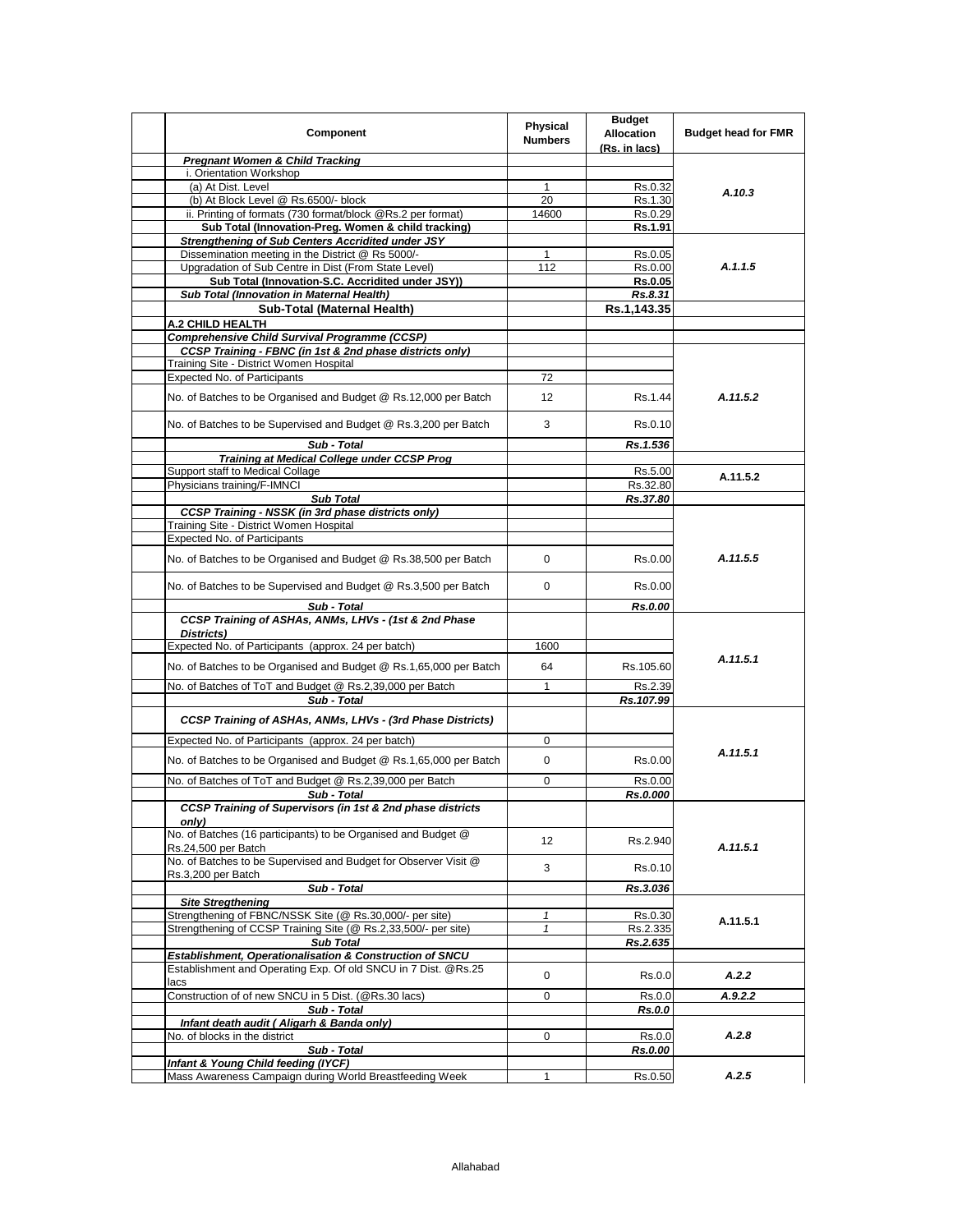| Component                                                                                                                      | Physical<br><b>Numbers</b> | <b>Budget</b><br><b>Allocation</b><br>(Rs. in lacs) | <b>Budget head for FMR</b> |
|--------------------------------------------------------------------------------------------------------------------------------|----------------------------|-----------------------------------------------------|----------------------------|
| Sub - Total                                                                                                                    |                            | Rs.0.50                                             |                            |
| Supportive Supervision through Reputed Institutions (for 1st &<br>2nd pase districts only)                                     |                            |                                                     |                            |
| One Supervisor per block @ Rs.5,000/- p.m. for 12 months                                                                       | $\mathbf 0$                | Rs.0.0                                              |                            |
| Mobility for supervisors @ Rs.3,000/- p.m. for 12 months                                                                       | 0                          | Rs.0.0                                              |                            |
| Institutional support @ Rs.5,000/- p.m. for 12 months                                                                          | 0                          | Rs.0.0                                              |                            |
| Sub - Total                                                                                                                    |                            | Rs.0.00                                             |                            |
| Sub-Total (CCSP)                                                                                                               |                            | Rs.153.50                                           |                            |
| Implementation of Bal Swasthya Poshan Mah (BSPM)                                                                               |                            |                                                     |                            |
| Joint Meetings of Health & ICDS - 2 Planning Meetings at District                                                              | 1 Dist.                    | Rs.0.10                                             |                            |
| Level in a year @ Rs. 5000/- per meeting for 2 Rounds<br>Joint planning meeting of health and ICDS at Block level Rs. 2000 per | 20 Blocks                  | Rs.0.80                                             |                            |
| meeting for 2 rounds<br>Joint Orientation of ASHAs & ANMs (@Rs. 25/- per participant) for 2                                    | 4789 ANM and               | Rs.2.39                                             | A.2.7                      |
| Rounds<br>Printing of Guidelines, Reporting & Monitoring Formats (@ Rs.2,000/- per                                             | AWW                        |                                                     |                            |
| block/round) for 2 rounds<br>Dissemination meeting at District level Rs. 5000 per meeting per                                  | 20 Blocks                  | Rs.0.80                                             |                            |
| District for 2 Rounds                                                                                                          | 1 Dist.                    | Rs.0.10                                             |                            |
| Sub - Total                                                                                                                    |                            | Rs.4.19                                             |                            |
| <b>School Health Programme</b>                                                                                                 |                            |                                                     |                            |
| Total No. of Blocks in the district                                                                                            | 20                         |                                                     |                            |
| No. of Schools to be covered (60 Schools per block)                                                                            | 1200                       |                                                     |                            |
| <b>District Sensitization workshop</b>                                                                                         | 1<br>1200                  | Rs. 0.15                                            |                            |
| Contingencies for printing of Health Card, etc. (@Rs.500/- per school)<br>Budget for Mobility (@Rs.300 per visit x 1 visit)    | 1200                       | Rs. 6.00<br>Rs. 3.60                                |                            |
| Sub Total (Prog. Implementation)                                                                                               |                            | Rs. 9.75                                            |                            |
|                                                                                                                                |                            |                                                     |                            |
| Traning program for 40 schools per block (where<br>program is already running)                                                 | 800                        |                                                     |                            |
| Training of District Trainers- Honorarium to district traininer @ Rs. 350                                                      |                            |                                                     |                            |
| *2days                                                                                                                         | 3                          | Rs. 0.02                                            |                            |
| Honorarium to traininees from block@ Rs. 400 *2days per block                                                                  | 60                         | Rs. 0.48                                            | A.2.4                      |
| Training of Block Trainers - Honorarium to block resource persons @<br>Rs. 300 *2days*2 batches per block                      | 60                         | Rs. 0.72                                            |                            |
| Honararium to Teachers @ Rs. 250*2 teachers per school *2 days                                                                 | 1600                       | Rs. 8.00                                            |                            |
| <b>Sub Total (Training)</b>                                                                                                    |                            | Rs. 9.22                                            |                            |
| For training program unspent balance is available at the district                                                              |                            | Rs. 5.88                                            |                            |
| <b>Actual Allocation for training</b>                                                                                          |                            | Rs. 3.34                                            |                            |
| Weighing scale, Ht./Wt Charts, Measuring tape etc. @ Rs1000 per<br>school x 20 new schools/block                               | 400                        | Rs. 0.00                                            |                            |
| Procurement of IFA tablets (30 mg tablets) for all schools                                                                     | 18000000                   | Rs. 0.00                                            |                            |
| Procurement of deworming tablets for all schools                                                                               | 360000                     | Rs. 0.00                                            |                            |
| <b>Sub Total (Procurement)</b>                                                                                                 |                            | Rs. 0.00                                            |                            |
| <b>Total</b>                                                                                                                   |                            | Rs. 13.09                                           |                            |
| Sub-Total (Child Health)                                                                                                       |                            | Rs.170.78                                           |                            |
| A3. Family Planning                                                                                                            |                            |                                                     |                            |
| <b>Terminal/Limiting Methods</b>                                                                                               |                            |                                                     | A.3.1                      |
| Dissemination of manuals on sterilization standards & quality                                                                  | 1                          | Rs. 0.40                                            | A.3.1.1                    |
| assurance of sterilization services                                                                                            |                            |                                                     |                            |
| NSV Camps in Districts (6 camps/dist. @ Rs.35,000/- per camp)                                                                  | 6                          | Rs. 2.10                                            | A.3.1.3                    |
| <b>Compensation for Female Sterilization</b>                                                                                   | 21010                      | Rs. 210.10                                          | A.3.1.4                    |
| <b>Compensation for Male Sterilization</b>                                                                                     | 329                        | Rs. 4.94                                            | A.3.1.5                    |
| Accrediation of private providers of sterilization services                                                                    |                            |                                                     | A.3.1.6                    |
| <b>Female Sterilization</b><br>Male Sterilization (NSV)                                                                        |                            | Rs. 0.50<br>Rs. 0.10                                |                            |
| <b>Spacing Methods</b>                                                                                                         |                            |                                                     | A.3.2                      |
| IUD services at health facilities/compensation                                                                                 | 23557                      | Rs. 4.71                                            | A.3.2.2                    |
| Accrediation of private providers of IUD services                                                                              |                            | Rs. 0.05                                            | A.3.2.3                    |
| Family Welfare Counsellor@9000 per month                                                                                       | 5                          | Rs. 5.40                                            |                            |
| <b>Sub Total</b>                                                                                                               |                            | Rs. 228.30                                          | A.9.1.5                    |
| <b>PCPNDT and Sex-Ratio</b>                                                                                                    |                            |                                                     |                            |
| Visit of District Inspection & Monitoring Committee                                                                            | 10                         | Rs. 0.10                                            |                            |
| Sensitization Workshop at District level                                                                                       | $\mathbf{1}$               | Rs. 0.40                                            | A.8.1                      |
| Organising Competions at Inter/Degree Colleges                                                                                 | 3                          | Rs. 0.10                                            |                            |
| Orientation of members of Dist advisory committee at Division                                                                  |                            | Rs. 0.10                                            |                            |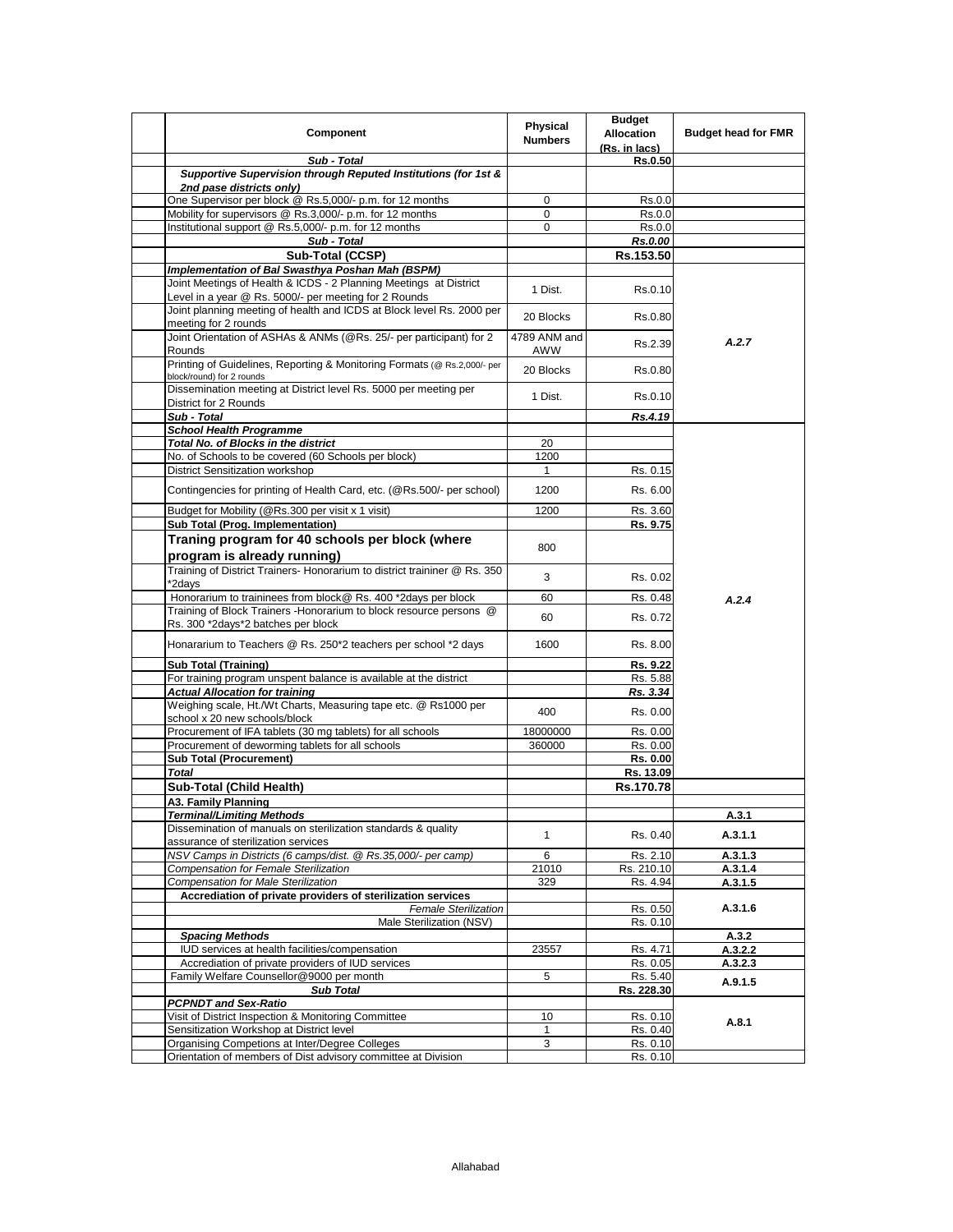| Component                                                                                                                                                                                                                                | Physical<br><b>Numbers</b> | <b>Budget</b><br><b>Allocation</b><br>(Rs. in lacs) | <b>Budget head for FMR</b> |
|------------------------------------------------------------------------------------------------------------------------------------------------------------------------------------------------------------------------------------------|----------------------------|-----------------------------------------------------|----------------------------|
| <b>IEC Activities &amp; Conigency</b>                                                                                                                                                                                                    |                            |                                                     |                            |
| <b>IEC Activities</b>                                                                                                                                                                                                                    |                            | <b>Rs.0.60</b>                                      |                            |
| Contigency                                                                                                                                                                                                                               |                            | 0.06                                                | A.12.4                     |
| TA/DA to Dist. level Staff for attending workshop, training, meetings                                                                                                                                                                    |                            | Rs. 0.20                                            |                            |
| <b>Sub Total</b>                                                                                                                                                                                                                         |                            | Rs. 1.56                                            |                            |
| <b>Sub-Total (Family Planning)</b>                                                                                                                                                                                                       |                            | Rs.229.86                                           |                            |
| A.4 ARSH                                                                                                                                                                                                                                 |                            |                                                     |                            |
| Saloni Scheme                                                                                                                                                                                                                            |                            |                                                     |                            |
| No. of Blocks in District                                                                                                                                                                                                                | 20                         |                                                     | A.4.1                      |
| No. of Schools to be covered (10 Schools per block)                                                                                                                                                                                      | 200                        |                                                     |                            |
| No. of Benificiaries (150 per school)                                                                                                                                                                                                    | 30000                      |                                                     |                            |
| Sensitization Workshop at District level                                                                                                                                                                                                 | 1                          | Rs. 0.15                                            |                            |
| Budget for Visit of Medical Team (@Rs.300/- per visit x 2 visits per<br>school)                                                                                                                                                          | 400                        | Rs. 1.20                                            | A.4.2                      |
| Budget for Preparing Saloni Sabha (Rs.300/- p.m. per school x 10<br>months)                                                                                                                                                              | 2000                       | Rs. 6.00                                            |                            |
| Procurement of IFA tablets (100 mg tablets) for all schools                                                                                                                                                                              | 1440000                    | Rs.0.00                                             |                            |
| Procurement of deworming tablets for all schools 2 tab/Benf.                                                                                                                                                                             | 60000                      | Rs.0.00                                             | A.13.2.5                   |
| Sub-Total (Adolescent Health)                                                                                                                                                                                                            |                            | Rs.7.35                                             |                            |
| A.5 Urban RCH                                                                                                                                                                                                                            |                            |                                                     |                            |
| <b>Urban RCH plan /activities</b>                                                                                                                                                                                                        |                            |                                                     |                            |
| <b>Building</b>                                                                                                                                                                                                                          | $\overline{2}$             | Rs. 1.68                                            |                            |
| Manpower(1Doctor @ 24000/month,1Staff Nurse@ 15000/month,2                                                                                                                                                                               |                            |                                                     |                            |
| ANMs@9000/month,2 Security guards @ 4000/month,1 Ayah                                                                                                                                                                                    | 2                          | Rs. 17.04                                           |                            |
| 4000/month,& 1 Sweeper 2000/month<br>Other Expenses                                                                                                                                                                                      | $\overline{2}$             | Rs. 0.82                                            | A.5.1                      |
| <b>IEC</b>                                                                                                                                                                                                                               |                            |                                                     |                            |
|                                                                                                                                                                                                                                          | $\overline{2}$             | Rs. 0.20                                            |                            |
| The cost of Drugs(Rs 10,000/month/Health post) and consumables(Rs<br>3,000/month/Health Post) for Urban RCH amounting to Rs 1.17 Lacs would be met from<br><b>A9. INFRASTRUCTURE &amp; HR</b><br><b>Contractual Staff &amp; Services</b> |                            |                                                     |                            |
| <b>Position</b>                                                                                                                                                                                                                          | No.                        | <b>Budget</b>                                       |                            |
| Contractual ANM (@Rs.9000/- pm)                                                                                                                                                                                                          | 85                         | Rs. 91.80                                           | A.9.1.1                    |
| Staff Nurse in the district (@Rs.15000/- pm)                                                                                                                                                                                             | 22                         | Rs. 39.60                                           | A.9.1.3                    |
| MBBS (Male/Female) @ Rs.30000/- pm                                                                                                                                                                                                       | 9                          | Rs. 32.40                                           |                            |
| Specialist at On Call basis for CHC (@ Rs.1000/- per visit) No. of calls<br>for 6 moths                                                                                                                                                  | 100                        | Rs. 1.00                                            |                            |
| Specialist at On Call basis for Dist. Hospital (Male)/DCH(@ Rs.1000/-                                                                                                                                                                    |                            |                                                     |                            |
| per visit)                                                                                                                                                                                                                               | 200                        | Rs. 2.00                                            | A.9.1.4                    |
| Specialist at Dist. Hospital (Male)/DCH(@ Rs.40000/- pm for<br>MS/MD/MDS & @Rs.35000/- for Diploma holders)                                                                                                                              | 2                          | Rs. 8.40                                            |                            |
|                                                                                                                                                                                                                                          |                            |                                                     |                            |
| Specialist at DWH/DCH (@ Rs.40000/- pm for MS/MD/MDS &<br>@Rs.35000/- for Diploma holders)/MBBS(LMO if already on contract)                                                                                                              |                            | Rs. 12.60                                           |                            |
| Paramedical staff/LT for CHC (@ Rs.9000/- pm)                                                                                                                                                                                            | 3<br>12                    | Rs. 12.96                                           |                            |
|                                                                                                                                                                                                                                          |                            |                                                     | A.9.1.5                    |
| Paramedical staff for DH/DWH/DCH (@ Rs.9000/- pm)<br>Data Assistant ( @ Rs.8000/- pm)                                                                                                                                                    | З<br>3                     | RS. 3.24<br>Rs. 2.88                                |                            |
| <b>Sub-Total (Human Resources)</b>                                                                                                                                                                                                       |                            | Rs.206.88                                           |                            |
| A.10. INSTITUTIONAL STRENGTHENING                                                                                                                                                                                                        |                            |                                                     |                            |
| Logistics Management/Improvement                                                                                                                                                                                                         |                            |                                                     |                            |
| <b>Stregthening of Logistic Management</b>                                                                                                                                                                                               |                            |                                                     |                            |
| Divisional logistic management                                                                                                                                                                                                           | $\mathbf{1}$               | Rs. 9.16                                            |                            |
| <b>Transportation of Logistic</b>                                                                                                                                                                                                        |                            |                                                     |                            |
| Divisional level @ Rs 50000/-                                                                                                                                                                                                            | $\mathbf{1}$               | Rs. 0.50                                            | A.10.2                     |
| District level @ Rs 30000/-                                                                                                                                                                                                              | 1                          | Rs. 0.30                                            |                            |
| Block level @ Rs 12000/-                                                                                                                                                                                                                 | 20                         | Rs. 2.40                                            |                            |
| <b>Sub-Total (Logistics Strengthening)</b>                                                                                                                                                                                               |                            | Rs.12.36                                            |                            |
| <b>Rent for Sub-Centres</b>                                                                                                                                                                                                              |                            |                                                     |                            |
| No. of SCs in Rented Bldgs & Budget @ Rs. 250/- p.m.                                                                                                                                                                                     | 393                        | Rs.11.79                                            | A.10.4                     |
| <b>Sub-Total (Sub Center Rent)</b>                                                                                                                                                                                                       |                            | Rs.11.79                                            |                            |
|                                                                                                                                                                                                                                          |                            |                                                     |                            |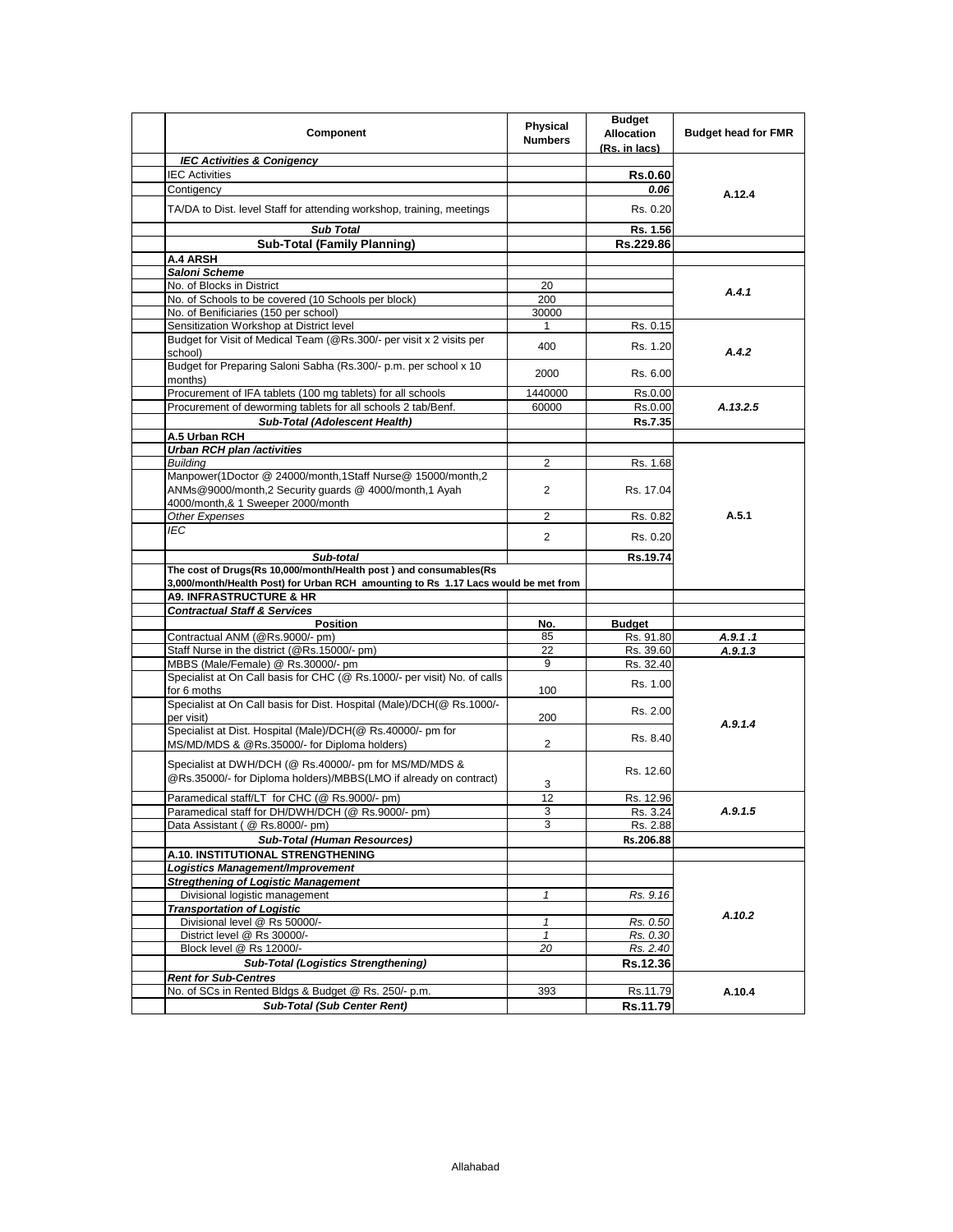| Component                                                                                                           | <b>Physical</b><br><b>Numbers</b> | <b>Budget</b><br><b>Allocation</b><br>(Rs. in lacs) | <b>Budget head for FMR</b>                                                                                                                                                                                                       |
|---------------------------------------------------------------------------------------------------------------------|-----------------------------------|-----------------------------------------------------|----------------------------------------------------------------------------------------------------------------------------------------------------------------------------------------------------------------------------------|
| <b>A.11 TRAINING</b>                                                                                                |                                   |                                                     |                                                                                                                                                                                                                                  |
| <b>Training- Skill Birth Attendant</b>                                                                              |                                   |                                                     |                                                                                                                                                                                                                                  |
| <b>Training at DWH/Combined Hosp</b>                                                                                |                                   |                                                     |                                                                                                                                                                                                                                  |
| Target at DWH                                                                                                       | 44                                |                                                     |                                                                                                                                                                                                                                  |
| No. of Particpants per batch                                                                                        | 4                                 |                                                     |                                                                                                                                                                                                                                  |
| No. of Batches                                                                                                      | 11                                | Rs.12.15                                            |                                                                                                                                                                                                                                  |
| New Site Stregthening at DWH                                                                                        | $\overline{\phantom{a}}$          |                                                     |                                                                                                                                                                                                                                  |
| Existing site stregthening                                                                                          |                                   | Rs.0.40                                             |                                                                                                                                                                                                                                  |
|                                                                                                                     |                                   | Rs.12.55                                            |                                                                                                                                                                                                                                  |
| Sub-Total (DWH-SBA)                                                                                                 |                                   |                                                     |                                                                                                                                                                                                                                  |
| Training at FRU/24X7                                                                                                |                                   |                                                     | A.11.3.1                                                                                                                                                                                                                         |
| Name of the selected Training Site FRU/24X7                                                                         | Karchana                          |                                                     |                                                                                                                                                                                                                                  |
| Target at FRU/24X7                                                                                                  | 48                                |                                                     |                                                                                                                                                                                                                                  |
| No. of Particpants per batch                                                                                        | 4                                 |                                                     |                                                                                                                                                                                                                                  |
| No. of Batches                                                                                                      | 12                                | Rs.13.25                                            |                                                                                                                                                                                                                                  |
| New Site Stregthening at FRU                                                                                        | $\overline{\phantom{a}}$          |                                                     |                                                                                                                                                                                                                                  |
| Existing site stregthening                                                                                          |                                   | Rs.0.40                                             |                                                                                                                                                                                                                                  |
| Sub-Total (FRU-SBA)                                                                                                 |                                   | Rs.13.65                                            |                                                                                                                                                                                                                                  |
| Sub-Total(SBA Training)                                                                                             |                                   | Rs.26.20                                            |                                                                                                                                                                                                                                  |
| <b>A.14 PROGRAM MANAGEMENT</b>                                                                                      |                                   |                                                     |                                                                                                                                                                                                                                  |
| Personal & Other Expense of Dist. PMU (Rs.94500/- pm)                                                               | 1                                 | Rs.11.34                                            | A.14.2                                                                                                                                                                                                                           |
| Operational Cost (Rs. 60000/- pm)                                                                                   | 1                                 | Rs.7.20                                             | A.14.4                                                                                                                                                                                                                           |
|                                                                                                                     |                                   |                                                     |                                                                                                                                                                                                                                  |
| Sub-Total (Program Management)                                                                                      |                                   | Rs.18.54                                            |                                                                                                                                                                                                                                  |
| <b>Total for RCH Flexipool (Part A)</b>                                                                             |                                   | Rs.1846.84                                          |                                                                                                                                                                                                                                  |
|                                                                                                                     |                                   |                                                     |                                                                                                                                                                                                                                  |
| Part B - Mission Flexipools - The Microsoft Control of the Microsoft Control of Control of The Microsoft Control of |                                   |                                                     |                                                                                                                                                                                                                                  |
|                                                                                                                     |                                   | <b>Budget</b>                                       |                                                                                                                                                                                                                                  |
| Component                                                                                                           | Physical                          | <b>Allocation</b>                                   | <b>Budget head for FMR</b>                                                                                                                                                                                                       |
|                                                                                                                     | <b>Numbers</b>                    | (Rs. in lacs)                                       |                                                                                                                                                                                                                                  |
|                                                                                                                     |                                   |                                                     | in de la component de la component de la component de la component de la component de la component de la compo<br>La component de la component de la component de la component de la component de la component de la component d |
| <b>ASHA Scheme:-</b>                                                                                                |                                   |                                                     | <b>B.1</b>                                                                                                                                                                                                                       |
| Periodic Training for ASHAs                                                                                         |                                   |                                                     | B.1.1                                                                                                                                                                                                                            |
| <b>ASHA Support System</b>                                                                                          |                                   |                                                     |                                                                                                                                                                                                                                  |
| Replenishment of ASHA Kits & Budget (@ Rs. 500/- per kit*2 for 95%                                                  | 3783                              | Rs.0.00                                             | B.1.2                                                                                                                                                                                                                            |
| ASHA)                                                                                                               |                                   |                                                     |                                                                                                                                                                                                                                  |
| Incentive to ASHAs (Average Rs.500/- p.m. for 85% ASHAs)                                                            | 3386                              | Rs.203.16                                           | B.1.3                                                                                                                                                                                                                            |
| Award to ASHA (Rs.5000/- for 1 ASHA in each block)                                                                  | 20                                | Rs.1.00                                             |                                                                                                                                                                                                                                  |
| Annual ASHA Sammelan (Rs.250/- per ASHA for 60% ASHAs)                                                              | 2389                              | Rs.5.97                                             | B.1.1                                                                                                                                                                                                                            |
| Mobility to ASHAs (Rs.30/- per ASHA for 95% ASHAs)                                                                  | 3783                              | Rs.13.62                                            |                                                                                                                                                                                                                                  |
| Block level ASHA Payment Register (Rs.100/-per Register)                                                            | 20                                | Rs.0.02                                             | B.18.3.2                                                                                                                                                                                                                         |
| Printing of Voucher Booklet for ASHA (Rs.25/-per Booklet)                                                           | 3982                              | Rs.1.00                                             |                                                                                                                                                                                                                                  |
| Budget ASHA Mentoring Group (Rs.10,000/- per District)                                                              | Quarterly                         | Rs.0.10                                             | B.1.1                                                                                                                                                                                                                            |
|                                                                                                                     | Meeting                           |                                                     |                                                                                                                                                                                                                                  |
| Sub-Total (ASHA Scheme):-                                                                                           |                                   | Rs.224.87                                           |                                                                                                                                                                                                                                  |
| <b>Untied Grant to Facilities</b>                                                                                   |                                   |                                                     | <b>B.2</b>                                                                                                                                                                                                                       |
| No. of CHCs & Budget @ Rs.0.50 lacs per facility                                                                    | 12                                | Rs.6.00                                             | B.2.1                                                                                                                                                                                                                            |
| No. of BPHCs & Budget @ Rs.0.50 lacs per facility                                                                   | 8                                 | Rs.4.00                                             | B.2.2                                                                                                                                                                                                                            |
| No. of APHCs & Budget @ Rs.0.25 lacs per facility                                                                   | 61                                | Rs.15.25                                            | B.2.2                                                                                                                                                                                                                            |
| No. of Sub Centres & Budget @ Rs.0.10 lacs per facility                                                             | 555                               | Rs.55.50                                            | B.2.3                                                                                                                                                                                                                            |
| No.of VHSCs                                                                                                         | 1425                              | Rs.0.00                                             | B.2.4                                                                                                                                                                                                                            |
| No.of Revenue Villages & Budget @Rs.0.10 lacs per R.Village                                                         | 3064                              | Rs.306.40                                           |                                                                                                                                                                                                                                  |
| <b>Sub-Total (Untied Grants)</b>                                                                                    |                                   | Rs.387.15                                           |                                                                                                                                                                                                                                  |
| <b>Annual Maintenance Grant to Facilities</b>                                                                       |                                   |                                                     | B.4                                                                                                                                                                                                                              |
| No. of CHCs & Budget @ Rs.1.0 lacs per facility                                                                     | 12                                | Rs.12.00                                            | B.4.1                                                                                                                                                                                                                            |
| No. of BPHCs & Budget @ Rs.1.0 lacs per facility                                                                    | 8                                 | Rs.8.00                                             | <b>B.4.2</b>                                                                                                                                                                                                                     |
| No. of APHCs & Budget @ Rs.0.50 lacs per facility                                                                   | 53                                | Rs.26.50                                            |                                                                                                                                                                                                                                  |
| No. of Sub Centres & Budget @ Rs.0.10 lacs per facility                                                             | 160                               | Rs.16.00                                            | B.4.3                                                                                                                                                                                                                            |
| <b>Sub-Total (Annual Maintenance Grants)</b>                                                                        |                                   | Rs.62.50                                            |                                                                                                                                                                                                                                  |
| <b>Funds to Rogi Kalyan Samitis</b>                                                                                 |                                   |                                                     | <b>B.6</b>                                                                                                                                                                                                                       |
| No. of District Hospitals & Funds @ Rs.5.0 lacs per facility                                                        | 3                                 | Rs.15.00                                            | <b>B.6.1</b>                                                                                                                                                                                                                     |
| No. of CHCs & Funds @ Rs.1.0 lacs per facility                                                                      | 12                                | Rs.12.00                                            | B.6.2                                                                                                                                                                                                                            |
| No. of BPHCs & Funds @ Rs.1.0 lacs per facility                                                                     | 8                                 | Rs.8.00                                             | B.6.3                                                                                                                                                                                                                            |
| No. of APHCs & Funds @ Rs.1.00 lacs per facility                                                                    | 61                                | Rs.61.00                                            | <b>B.6.4</b>                                                                                                                                                                                                                     |
| Sub-Total (Funds for RKS)                                                                                           |                                   | Rs.96.00                                            |                                                                                                                                                                                                                                  |
| <b>Operationalisation of District Drug Warehouses</b>                                                               |                                   | Rs.0.00                                             | <b>B.21</b>                                                                                                                                                                                                                      |
| Contractual Staff (@Rs.2.94 lacs/yr)                                                                                | 0                                 |                                                     |                                                                                                                                                                                                                                  |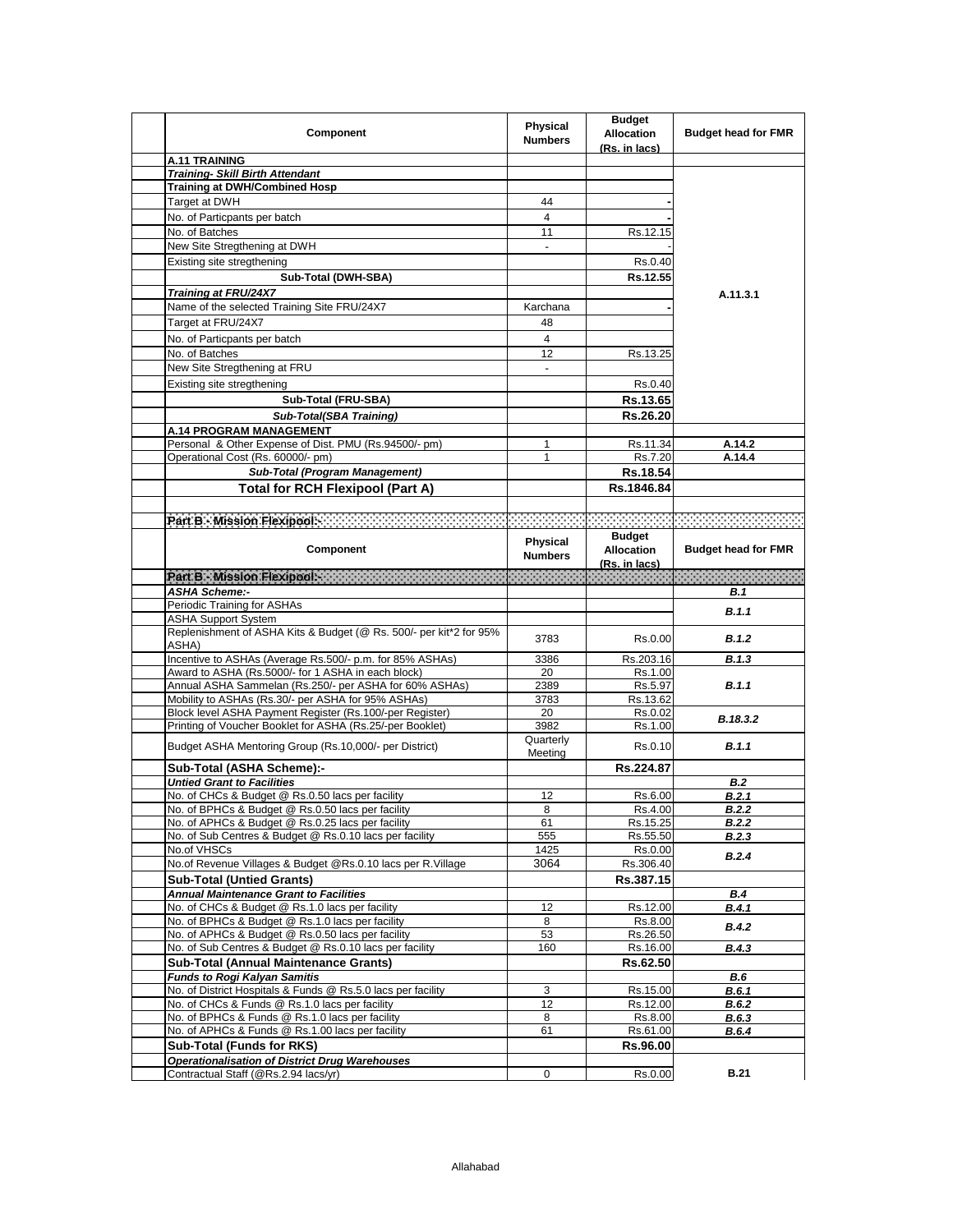|                                                                                        | Physical       | <b>Budget</b>            |                            |
|----------------------------------------------------------------------------------------|----------------|--------------------------|----------------------------|
| Component                                                                              | <b>Numbers</b> | <b>Allocation</b>        | <b>Budget head for FMR</b> |
|                                                                                        | $\Omega$       | (Rs. in lacs)<br>Rs.0.00 |                            |
| Contingency Expenses (@Rs.2.0 lacs/yr)<br>Sub-Total (Ope. of District Drug Warehouses) |                | <b>Rs.0.00</b>           |                            |
|                                                                                        |                |                          |                            |
| <b>Mobility Support to DWH &amp; District Combined Hospital</b>                        |                |                          | <b>B.27.8</b>              |
| Mobility Support to DWH/DCH @Rs.18000/- Per month.                                     | $\mathbf{1}$   | Rs.2.16                  |                            |
| Sub-Total (Funds for Mobility Support to DWH & DCH)                                    |                | Rs.2.16                  |                            |
| Mobility Support for Monitoring & Supervision.                                         |                |                          |                            |
| Mobility Support to District Community Mobilizer (@Rs.800/-per day X)<br>8 days/month) | $\mathbf{1}$   | Rs.0.77                  |                            |
| Mobility Support to District Account Manager (@Rs.800/-per day X 6<br>days/month)      | $\mathbf{1}$   | Rs.0.58                  | B.18.3.2                   |
| Mobility Support to District Programme Manager (@Rs.800/-per day X<br>8 days/month)    |                | Rs.0.00                  |                            |
| Sub-Total(Mobility Support for Monit. & Supervision)                                   |                | <b>Rs.1.34</b>           |                            |
| <b>Supervision of ANM/ASHAs</b>                                                        |                |                          |                            |
| Vehicle for Mobility @Rs.18000/-month/block                                            | 20             | Rs.43.20                 | B.18.3.2                   |
| Sub-Total (Supervision of ANM/ASHAs)                                                   |                | Rs.43.20                 |                            |
| <b>Vehicle Support for Specialist</b>                                                  |                |                          |                            |
| One Vehicle for 5 block level facility (@Rs.18000/-month)                              |                |                          | <b>B.27.8</b>              |
|                                                                                        | 4              | Rs.8.64                  |                            |
| <b>Sub-Total (Vehicle Support for Specialist)</b>                                      |                | <b>Rs.8.64</b>           |                            |
| <b>Diesel for Generator for District Hospitals</b>                                     |                |                          | <b>B.28</b>                |
| Diesel Support for generator (@Rs.1 lac per month)                                     | 3              | Rs.36.00                 |                            |
| <b>Sub-Total (Diesel Support for District Hospital)</b>                                |                | Rs.36.00                 |                            |
| Diesel Support for Generator in Fully Functional CHC.                                  |                |                          |                            |
| Diesel Support for Fully functional CHC (@Rs.35000/-per month)                         | 12             | Rs.50.40                 | <b>B.28</b>                |
| Diesel Support for CHC functional in BPHC building (@Rs.13500/-per<br>month)           | 8              | Rs.12.96                 |                            |
| Sub-Total (Diesel Support for fully functional CHCs)                                   |                | Rs.63.36                 |                            |
| Saas Bahu Sammelans (1 each at District)                                               |                |                          | <b>B.7.1</b>               |
| No. of Sammellans & Budget (@Rs. 1.50 lac. Per District)                               | 1              | Rs.1.50                  |                            |
| Sub-Total (Saas Bahu Sammelan)                                                         |                | Rs.1.50                  |                            |
| Tehsil level Pradhan Sammelan                                                          |                |                          | <b>B.8.2</b>               |
| No. of Sammelans & Budget (@Rs.40,000 per Sammelan)                                    | 8              | Rs.3.20                  |                            |
| Sub-Total (Tehsil level Pradhan Sammelan)                                              |                | Rs.3.20                  |                            |
| Organization of Swasthya Mela                                                          |                |                          |                            |
| Organization of S.Mela @Rs.20000/- Mela/Month at each block.                           | 20             | Rs.48.00                 | <b>B.10.1</b>              |
| Sub-Total (Swasthya Mela)                                                              |                | Rs.48.00                 |                            |
| <b>Concurrent Audit</b>                                                                |                |                          | B.27.5                     |
| Budget @ Rs. 4000/- per month for 12 months                                            | $\mathbf{1}$   | Rs.0.48                  |                            |
| <b>Sub-Total (Concurrent Audit)</b>                                                    |                | <b>Rs.0.48</b>           |                            |
| <b>Health Management Information System (HMIS):-</b>                                   |                |                          |                            |
| Hiring of Vehicle for District HMIS Nodal Officer (@Rs.800/- Visit)                    | 7              | Rs.0.67                  |                            |
| Mobility Support for Block HMIS Nodal Officer (@Rs.600/-month)                         | 20             | Rs.1.44                  | B.21                       |
| Internet Connectivity @Rs.400/- per month/computer                                     | 23             | Rs.1.10                  |                            |
| Consumables & Stationary for Computer, printer (Rs.400/-per<br>month/facility)         | 23             | Rs.1.10                  |                            |
| Sub-Total (HMIS)                                                                       |                | Rs.4.32                  |                            |
| <b>Programme Management:-</b>                                                          |                |                          |                            |
| <b>Expenses at Additional Director level:-</b>                                         |                |                          |                            |
| Mobility @Rs.2500/-per District per Month.                                             | 4              | Rs.1.20                  |                            |
| Contingency Expenses @Rs.5000/- month.                                                 | $\mathbf{1}$   | Rs.0.60                  | <b>B.27.6</b>              |
| Sub-Total (Exp.at Addl.Director level)-                                                |                | Rs.1.80                  |                            |
| <b>Operational Cost for Block Project Management Unit</b>                              |                |                          | B.27.1                     |
| Honoraria to Block Data Assistant @Rs.8000/-Per Month                                  | 20             | Rs.19.20                 |                            |
| Communication support to Block Program Manager @Rs.500/-P.M.                           | 20             | Rs.1.20                  |                            |
| Sub-Total (Operational Cost for BPMU)                                                  |                | Rs.20.40                 |                            |
| Provision of Contractual Staff (AYUSH)                                                 |                |                          |                            |
| <b>Position</b>                                                                        | No.            | <b>Budget</b>            |                            |
| ISM Lady Doctors (@ Rs.24,000/- per month)                                             | 17             | Rs.90.00                 | B.14.4                     |
| AYUSH Doctors (@ Rs.24,000/- per month)                                                | 23             |                          |                            |
| AYUSH Pharmacists (@ Rs.9,000/- per month)                                             | 17             | Rs.10.71                 | B.14.1                     |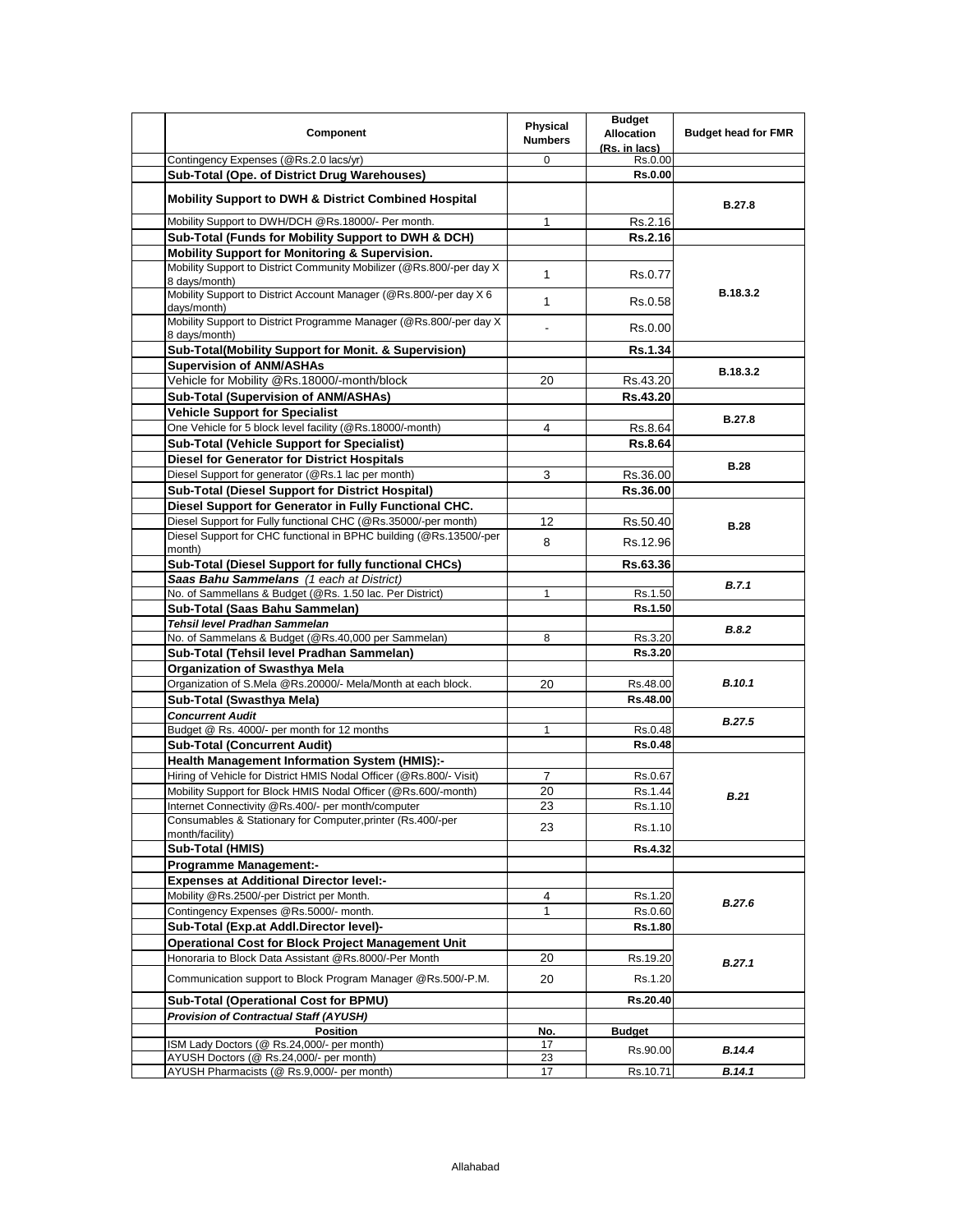|     | Component                                                                                                                                                                                                                                                                          | <b>Physical</b><br><b>Numbers</b> | <b>Budget</b><br><b>Allocation</b><br>(Rs. in lacs)               | <b>Budget head for FMR</b> |
|-----|------------------------------------------------------------------------------------------------------------------------------------------------------------------------------------------------------------------------------------------------------------------------------------|-----------------------------------|-------------------------------------------------------------------|----------------------------|
|     | Sub-Total (Contractual Staff - AYUSH)                                                                                                                                                                                                                                              |                                   | Rs.100.71                                                         |                            |
|     | Integrated Skill Refresher Training for ANM & LHV.                                                                                                                                                                                                                                 |                                   |                                                                   |                            |
|     | Total Work load for the year                                                                                                                                                                                                                                                       | 49                                |                                                                   |                            |
|     | Total no. of Proposed Batches & Budget @Rs.165950/- per batch.                                                                                                                                                                                                                     | 3                                 | Rs.4.98                                                           | B.16.3.1                   |
|     | Sub-Total (Integrated skill training for ANM/LHV)                                                                                                                                                                                                                                  |                                   | Rs.4.98                                                           |                            |
|     |                                                                                                                                                                                                                                                                                    |                                   |                                                                   |                            |
|     | Infrastructure & Manpower for UIP<br>Mobile Workshop at Regional Depot @Rs.4 Lac.                                                                                                                                                                                                  |                                   |                                                                   |                            |
|     |                                                                                                                                                                                                                                                                                    | 0                                 | Rs.0.00                                                           |                            |
|     | Renovation & Electrification of WIC/WIF                                                                                                                                                                                                                                            | 0                                 | Rs.0.00                                                           |                            |
|     | Expansion of Cold Chain Store at Regional/Divisional Depo                                                                                                                                                                                                                          | 1                                 | Rs.0.50                                                           | <b>B.26.5</b>              |
|     | Expansion of Cold Chain Workshop @Rs.50000/-year/District.                                                                                                                                                                                                                         | $\mathbf{1}$                      | Rs.0.50                                                           |                            |
|     | Mobility Support to Block (1 Vehicle @Rs.800/-per block for 6 days in<br>a month for 12 months)                                                                                                                                                                                    | 20                                | Rs.11.52                                                          |                            |
|     | IVRS System for Tracking of Beneficiaries.                                                                                                                                                                                                                                         |                                   | Rs.0.00                                                           | B.18.3.2                   |
|     | Sub - Total (Infrasturcture & Manpower for UIP)                                                                                                                                                                                                                                    |                                   | Rs.12.52                                                          |                            |
|     | 1999-1999 1999 1999 1999 1999 1999                                                                                                                                                                                                                                                 |                                   |                                                                   |                            |
|     |                                                                                                                                                                                                                                                                                    |                                   |                                                                   |                            |
|     | <b>Total for Mission Flexipool (Part B). The Strate Strate</b>                                                                                                                                                                                                                     |                                   | Rs.1,123.13                                                       |                            |
|     |                                                                                                                                                                                                                                                                                    |                                   |                                                                   |                            |
| SI. | Component                                                                                                                                                                                                                                                                          | Physical<br><b>Numbers</b>        | <b>Budget</b><br><b>Allocation</b><br><u>(Rs. in lacs)</u>        |                            |
|     | <b>Routine Immunization (Part C)</b>                                                                                                                                                                                                                                               |                                   | $\mathcal{O}(\mathcal{O}(1))$ . The $\mathcal{O}(\mathcal{O}(1))$ |                            |
|     |                                                                                                                                                                                                                                                                                    | 51948                             |                                                                   |                            |
|     | Total Number of Immunization Sessions to be organized in the District                                                                                                                                                                                                              | Sessions/Year                     |                                                                   |                            |
|     | Mobility support for supervision: Supervisory visits by district level<br>officers for monitoring and supervision of RI @ Rs 50000 /District for<br>district level officers (this includes POL and maintenance) per year                                                           | 1                                 | Rs.0.50                                                           |                            |
|     | Alternate Vaccine delivery @ Rs 50/- sessionx 3 months (April-June10)<br>+2 Vehicles /Blocks for 8 days /month for 9 months (July10-March 11)                                                                                                                                      | 51948<br>Sessions/Year            | Rs.25.97                                                          |                            |
|     | Focus on Urban slum & underserved areasHiring an ANM @<br>Rs.300/session for four sessions/month/slum of 10000 population and<br>Rs.200/- per month as contingency per slum of i.e. total expense of<br>Rs. 1400/- per month per slum of 10000 population                          | 4428<br>Sessions/Year             | Rs.15.50                                                          |                            |
|     | Mobilization of children by ASHA /RI Mobilizer @ Rs 150/- per session                                                                                                                                                                                                              | 51948<br>Sessions/Year            | Rs.77.92                                                          |                            |
|     | Support for Computer Assistant for RI reporting (with annual increment<br>of 10% wef from 2010-11Districts @ Rs 8000- 10,000 p.m                                                                                                                                                   | 1                                 | Rs.1.06                                                           |                            |
|     | Printing and dissemination of tally sheets, monitoring forms, etc. @<br>Rs 1 /beneficiary                                                                                                                                                                                          | 196123<br><b>Benefiaceries</b>    | Rs.1.96                                                           |                            |
|     | Quarterly Review & feedback meeting exclusive for RI at district level<br>with one Block MOIC, ICDS CDPO and other stakeholders<br>stakeholders @ Rs 100/- per participant for meeting expenses (lunch,<br>organizational expenses)                                                | 60                                | Rs.0.24                                                           |                            |
|     | Quarterly Review Meetings at Block level Quarterly Review &<br>feedback meeting for exclusive for RI at Block level @Rs 50/-ppas<br>honorarium for ASHA (travel)and Rs 25 /-person at the disposal of<br>MOIC for meeting expenses (refreshments, stationary and Misc<br>expences) | 4690                              | Rs.6.33                                                           |                            |
|     | District level orientation training for 2 days of ANM, Multipurpose Health<br>worker @ Rs67300/batch with 20 participants in each batch                                                                                                                                            | 13 Batch                          | Rs.8.75                                                           |                            |
|     | One day cold chain handelers training for block level cold chain<br>12 handlers @ Rs. 26,000 per batch and Rs. 3000 for obsever nominated<br>by State level                                                                                                                        | 1Batch                            | Rs.0.29                                                           |                            |
|     | One day Training of block level data handlers by DIO and District Cold<br>chain Officer to train about the reporting formats of Immunization and<br>NRHM Rs 300/Participant/Block                                                                                                  | 20                                | Rs.0.06                                                           |                            |
|     | Microplanning at SC levelRs 100/- per subcentre (meeting at block<br>level, logistic)                                                                                                                                                                                              | 555                               | Rs.0.56                                                           |                            |
|     | Microplanning at Block & District levelFor consolidation of microplan<br>at PHC/CHC level @ Rs 1000/- block & at district level @ Rs 2000/-<br>per district                                                                                                                        | 1District & 20<br><b>Block</b>    | Rs.0.22                                                           |                            |
|     | Consumables for computer including provision for internet access for<br>RIMSRs 400/- Month / Districts                                                                                                                                                                             | 1                                 | Rs.0.05                                                           |                            |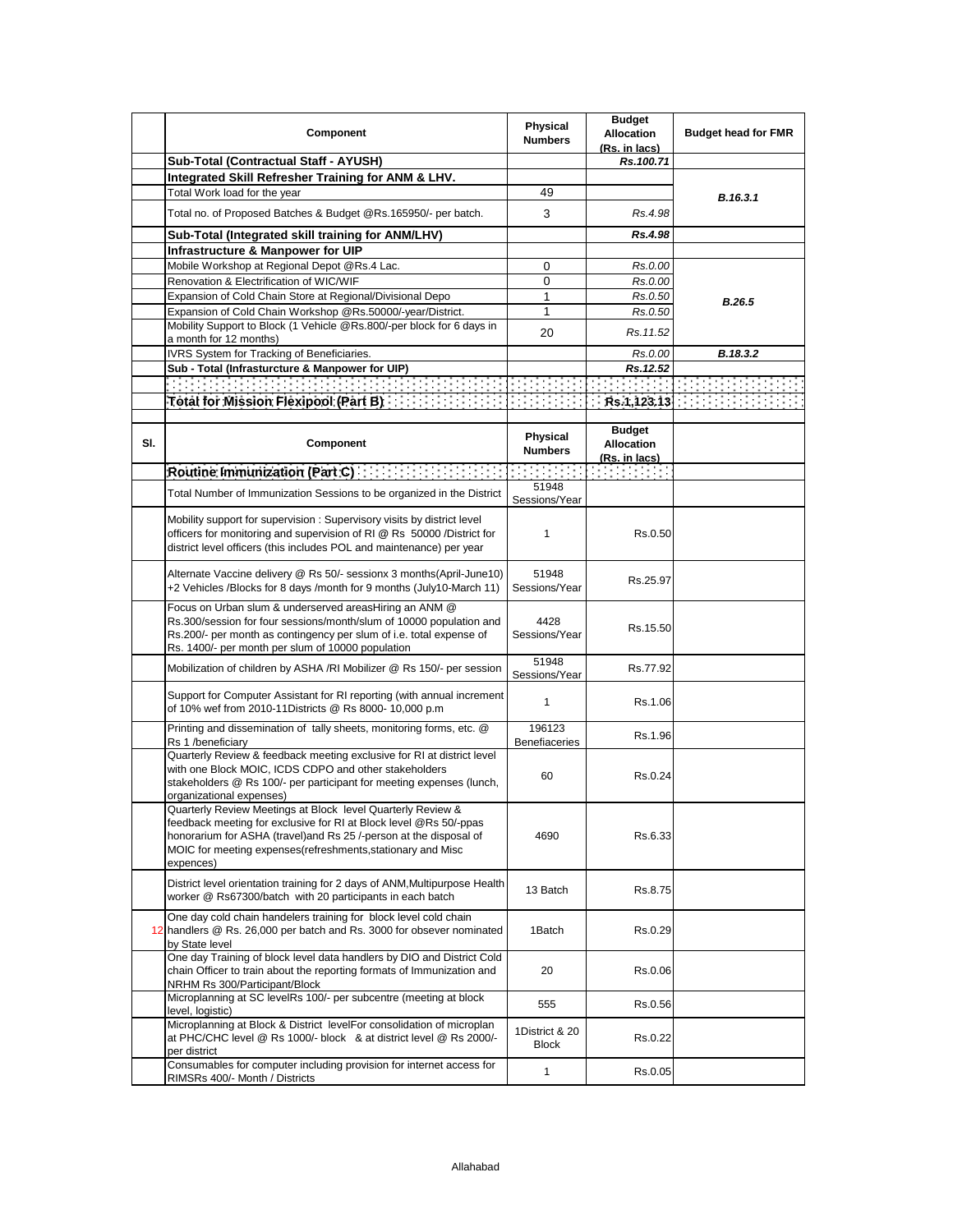|                       | Component                                                                                                                                                           | Physical<br><b>Numbers</b>     | <b>Budget</b><br><b>Allocation</b><br>(Rs. in lacs) | <b>Budget head for FMR</b> |
|-----------------------|---------------------------------------------------------------------------------------------------------------------------------------------------------------------|--------------------------------|-----------------------------------------------------|----------------------------|
|                       | Red/Black Plastic bags etc, 2 bags per session @ Rs. 2/Bag                                                                                                          | 29640<br>Sessions/Year         | Rs.2.39                                             |                            |
|                       | Purchase of Bleach/Hypochlorite solution for cold chain points                                                                                                      | 25 Vaccine<br>storage points   | Rs.0.10                                             |                            |
|                       | Purchase of Twin bucket Rs 400 per PHC/CHC per year                                                                                                                 | 25 Vaccine<br>storage points   | Rs.0.08                                             |                            |
|                       | Funds for purchase of small polythene zipper bags to keep vaccines in<br>the vaccine carriers Rs. 0.5/polythene bag X total number of<br>sessions/year +10% wastage | 51948<br>Sessions/Year         | Rs.0.30                                             |                            |
|                       | Funds for preparing disposal pit for disposal of sharp immunization<br>waste. Rs. 3500/pit with 50% pits                                                            | 12 Pits                        | Rs.0.44                                             |                            |
|                       | <b>RI</b> subtotal                                                                                                                                                  |                                | Rs.142.72                                           |                            |
|                       | <b>Cold Chain maintenance</b>                                                                                                                                       |                                |                                                     |                            |
|                       | Cold chain maintenance@Rs 500/Block & Rs 10,000/District/Year                                                                                                       | 1District & 20<br><b>Block</b> | Rs.0.28                                             |                            |
|                       | POL for vaccine delivery from State to District and from district to<br>PHC/CHCs@ Rs. 100000/- district/Year)                                                       | 1District                      | Rs.1.00                                             |                            |
|                       | <b>Subtotal Cold Chain</b>                                                                                                                                          |                                | Rs.1.28                                             |                            |
|                       | <b>Budget to be released to Division</b><br>Three day training of Medical Officers on RI using revised MO training                                                  |                                |                                                     |                            |
|                       | module- Allahabad & Chitrakoot<br>TOT batch for cold chain handlers training                                                                                        | 14+6 Batches<br>$\Omega$       | Rs.29.00                                            |                            |
|                       | Operational expenses at Divisional level                                                                                                                            | 1 unit                         | Rs.0.00<br>Rs.0.25                                  |                            |
|                       | <b>Subtotal to Division</b>                                                                                                                                         |                                | Rs.29.25                                            |                            |
|                       |                                                                                                                                                                     |                                | Rs.173.25                                           |                            |
|                       |                                                                                                                                                                     |                                |                                                     |                            |
|                       | <b>Part D - National Program</b>                                                                                                                                    |                                |                                                     |                            |
|                       | 1. NPCB                                                                                                                                                             |                                |                                                     |                            |
|                       | Component                                                                                                                                                           | Physical                       | <b>Budget</b>                                       |                            |
| SI.                   |                                                                                                                                                                     | <b>Numbers</b>                 | <b>Allocation</b>                                   | <b>Budget Head for FMR</b> |
|                       |                                                                                                                                                                     |                                | (Rs. in lacs)                                       |                            |
| 1.1                   | Govt Sector 30% of Tot. Trgt @531/cat.oprt.(IOL)                                                                                                                    | 9001                           | 4779531                                             |                            |
| 1.2                   | NGO Sector 20% of Tot Trgt @ 656/Cat. Oprt.(IOL)                                                                                                                    | 6001                           | 3936656                                             |                            |
| 1.3                   | Pvt. Sector 50% of Tot trgt.                                                                                                                                        | 15002                          | $\Omega$                                            |                            |
|                       | <b>Sub Total</b>                                                                                                                                                    | 30004                          | 8716187                                             |                            |
| $\mathbf{2}$          | SES (Free Spec. to Children) @ of 100/-Spec                                                                                                                         | 2083                           | $\Omega$                                            |                            |
| 3                     | Vision Centre @ 50,000/Centre Equipment                                                                                                                             |                                | $\Omega$                                            |                            |
| 4                     | Operations other than Cataract                                                                                                                                      | 495                            | 495000                                              |                            |
| 5                     | Eye Collection @ 500/Cornea.                                                                                                                                        | 100                            | 50000                                               |                            |
|                       | Total allocated for the District in Rs.                                                                                                                             | 32682                          | 9261187                                             |                            |
|                       | 2. RNTCP(WB)                                                                                                                                                        |                                |                                                     |                            |
|                       | Component                                                                                                                                                           | Physical                       | <b>Budget</b>                                       |                            |
| SI.                   |                                                                                                                                                                     | <b>Numbers</b>                 | <b>Allocation</b>                                   | <b>Budget Head for FMR</b> |
|                       |                                                                                                                                                                     |                                | (Rs. in lacs)                                       |                            |
| 1                     | <b>CIVIL WORKS</b>                                                                                                                                                  |                                | 190100                                              |                            |
| 2<br>3                | LABORATORY MATERIALS<br><b>HONERARIUM</b>                                                                                                                           |                                | 755200                                              |                            |
| 4                     | <b>IEC/PUBLICITY</b>                                                                                                                                                |                                | 1095545<br>272600                                   |                            |
| 5                     | <b>EQUIPMENT MAINTENANCE</b>                                                                                                                                        |                                | 188400                                              |                            |
| 6                     | <b>TRAINING</b>                                                                                                                                                     |                                | 473730                                              |                            |
| 7                     | POL & VEHICLE MAINTENANCE                                                                                                                                           |                                | 240000                                              |                            |
| 8                     | <b>VEHICLE HIRING CHARGES</b>                                                                                                                                       |                                | 510000                                              |                            |
| 9                     | <b>NGO/PP SUPPORT</b>                                                                                                                                               |                                | 571200                                              |                            |
| 10                    | <b>MISCELLANEOUS EXPENSES</b>                                                                                                                                       |                                | 618310                                              |                            |
| 11<br>12 <sup>2</sup> | CONTRACTUAL SERVICES<br><b>PRINTING</b>                                                                                                                             |                                | 8889000<br>317985                                   |                            |
| 13                    | <b>RESEARCH &amp; STUDIES</b>                                                                                                                                       |                                |                                                     |                            |
| 14                    | MEDICAL COLLEGES                                                                                                                                                    |                                | 341000                                              |                            |
| 15                    | <b>PROCUREMENT OF VEHICLES</b>                                                                                                                                      |                                | 550000                                              |                            |
| 16                    | <b>PROCUREMENT OF EQUIPMENT</b>                                                                                                                                     |                                | 60000                                               |                            |
|                       | Sub-TOTAL                                                                                                                                                           |                                | 15073070                                            |                            |
|                       | <b>Grand Total</b>                                                                                                                                                  |                                | 15073070                                            |                            |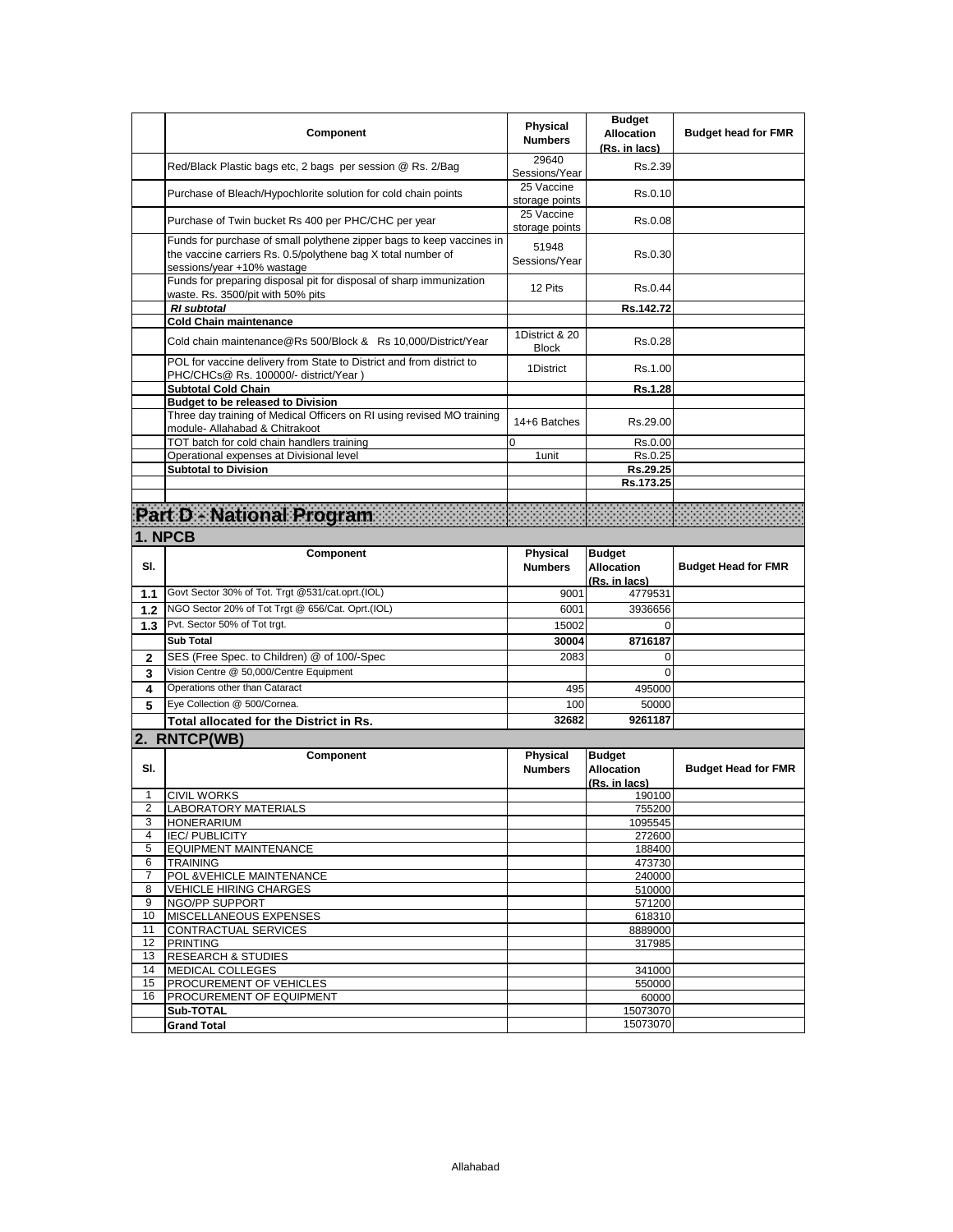|         | Component                                                                                    | Physical<br><b>Numbers</b>        | <b>Budget</b><br><b>Allocation</b><br>(Rs. in lacs) | <b>Budget head for FMR</b> |
|---------|----------------------------------------------------------------------------------------------|-----------------------------------|-----------------------------------------------------|----------------------------|
| 3. NLEP |                                                                                              |                                   |                                                     |                            |
|         | <b>Activities</b>                                                                            | <b>Physical</b><br><b>Targets</b> | <b>Financial</b>                                    |                            |
|         |                                                                                              |                                   | <b>Allocation</b>                                   |                            |
| 1       | <b>Contractual Services- Driver</b>                                                          |                                   |                                                     |                            |
|         | Remuneration @ Rs. 7,000/= P.M.                                                              | 2                                 | 168000                                              |                            |
|         | Sub total                                                                                    |                                   | 168000                                              |                            |
| 2       | <b>Office Maintenance</b>                                                                    |                                   |                                                     |                            |
|         | Telephone/Fax/Internet @ Rs. 15,000/= P.A.                                                   |                                   | 15000                                               |                            |
|         | Office Operation & Maintenance @ Rs. 18,000/= P.A.                                           |                                   | 18000                                               |                            |
|         | Consum-ables Stationery @ Rs. 24,000 P.A.                                                    |                                   | 24000                                               |                            |
|         | Maintenance of Office Equipment & Furniture etc.                                             |                                   | 15000                                               |                            |
|         | Sub total                                                                                    |                                   | 72000                                               |                            |
| 3       | Mobility-                                                                                    |                                   |                                                     |                            |
|         | Vehicle operation / hiring of 1 Vehicle @ Rs 75000 P.A.                                      |                                   | 75000                                               |                            |
|         | Sub total                                                                                    |                                   | 75000                                               |                            |
| 4       | <b>Training</b>                                                                              |                                   |                                                     |                            |
|         | 4 Days' Training of newly recruited Medical Officers @ Rs 28,000 per<br>batch of 30 trainees | 24                                | 22400                                               |                            |
|         | 3 Days' Training of newly recruited Health Workers @ Rs 24,000 per<br>batch of 30 trainees   | 15                                | 12000                                               |                            |
|         | 2 Days' Refresher Training of Medical Officers @ Rs 16,000 per batch<br>of 30 trainees       | 90                                |                                                     |                            |
|         | 2 Days' Refresher Training of Health Workers @ Rs 16,000 per batch<br>of 30 trainees         | 90                                | 96000                                               |                            |
|         | Sub total                                                                                    |                                   | 130400                                              |                            |
| 5       | Procurement                                                                                  |                                   |                                                     |                            |
|         | Supportive medicines and other items for patients @ Rs39 per patient<br>under treatment      |                                   | 28000                                               |                            |
|         | Splints, Crutches, Items for Deformity Patients Rs. 15/= per patient                         |                                   | 11000                                               |                            |
|         | under treatment<br>Patient Welfare Rs. 26/= per patient under treatment                      |                                   | 18700                                               |                            |
|         | Printing of forms @ Rs. 39/= per patient under treatment                                     |                                   | 28000                                               |                            |
|         | Sub total                                                                                    |                                   | 85700                                               |                            |
| 6       | <b>IEC Activities</b>                                                                        |                                   |                                                     |                            |
|         | Rallies @ Rs. 5,000/= each                                                                   | 2                                 | 10000                                               |                            |
|         | School Quiz @ Rs. 1000/= each                                                                | 10                                | 10000                                               |                            |
|         | IPC workshops of ASHA @ Rs. 5000/= each                                                      | 2                                 | 10000                                               |                            |
|         | Health Mela in local festivals, Melas etc. @ Rs. 5,000/= each                                |                                   | 5000                                                |                            |
|         | Sub total                                                                                    |                                   | 35000                                               |                            |
| 7       | <b>Urban Leprosy Project</b>                                                                 |                                   |                                                     |                            |
|         | <b>Supportive Medicines</b>                                                                  |                                   | 18000                                               |                            |
|         | Monitoring & Supervision                                                                     |                                   | 12000                                               |                            |
|         | MDT delivery & follow-up services                                                            |                                   | 28200                                               |                            |
|         | Sub total                                                                                    |                                   | 58200                                               |                            |
| 8       | <b>Incentive to Ashas</b>                                                                    |                                   | 60200                                               |                            |
| 9       | <b>Review Meetings</b>                                                                       |                                   | 18000                                               |                            |
| 10      | <b>Disability Prevention &amp; Medical Rehabilitation</b>                                    |                                   |                                                     |                            |
|         | Screening Camp for selection of RCS patients                                                 |                                   | 20000                                               |                            |
|         | Screening Camp - miscellaneous expenses                                                      |                                   | 20000                                               |                            |
|         | Screening Camp- Self Care Kits & patient Welfare items                                       |                                   | 20000                                               |                            |
|         | Sub total                                                                                    |                                   | 60000                                               |                            |
| 11      | <b>Cash Assistance</b>                                                                       |                                   |                                                     |                            |
|         | Cash assistance- POL for Vehicle                                                             |                                   | 30000                                               |                            |
|         | Cash assistance- TA DA for Leprosy Staff                                                     |                                   | 80000                                               |                            |
|         | Sub total                                                                                    |                                   | 110000                                              |                            |
|         | <b>Grand Total</b>                                                                           |                                   | 872500                                              |                            |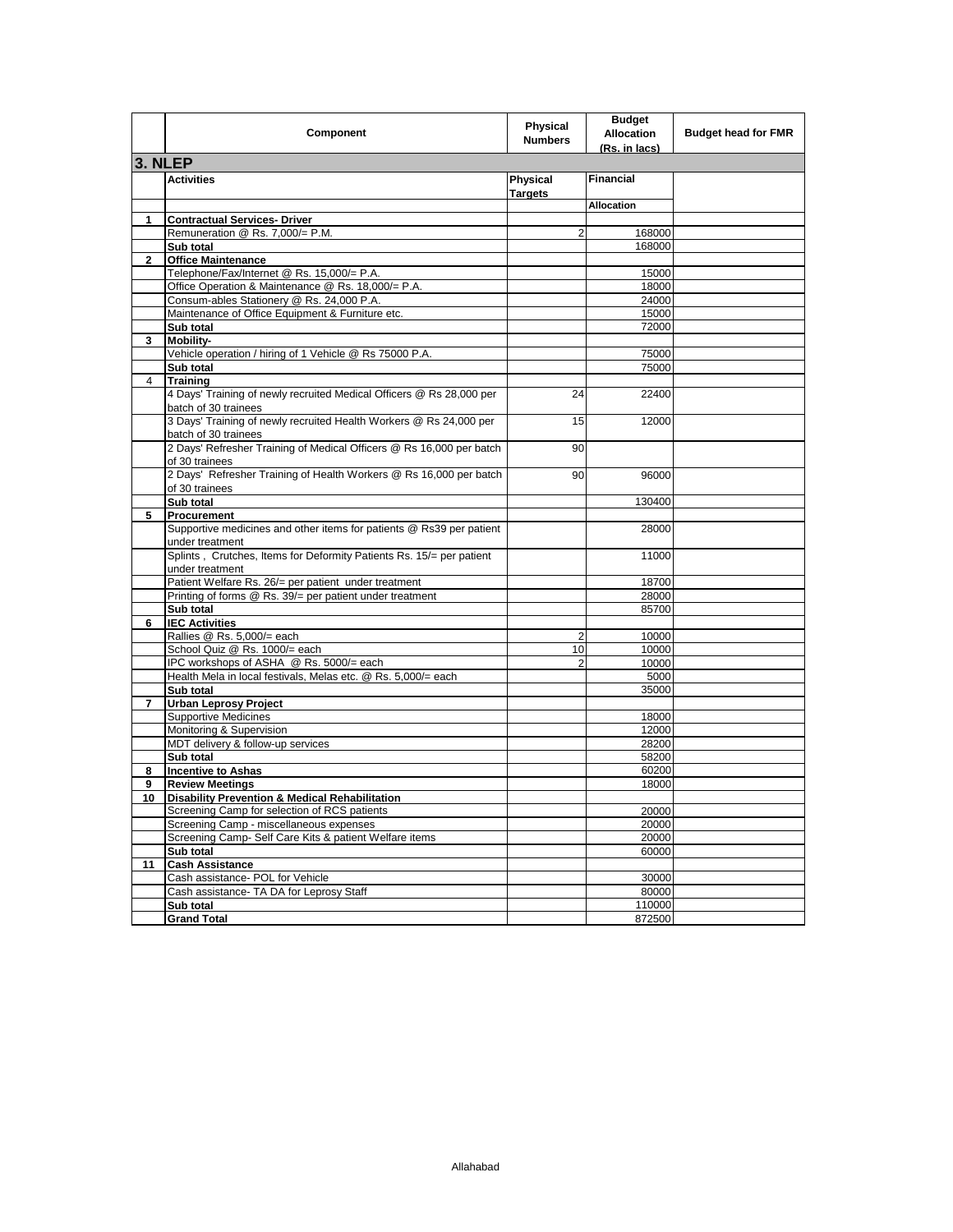|                   | Component                                                                              | <b>Physical</b><br><b>Numbers</b> | <b>Budget</b><br><b>Allocation</b><br>(Rs. in lacs) | <b>Budget head for FMR</b> |
|-------------------|----------------------------------------------------------------------------------------|-----------------------------------|-----------------------------------------------------|----------------------------|
|                   | 4. NVBDCP                                                                              |                                   |                                                     |                            |
| <b>S1.</b><br>No. | <b>Activity Proposed</b>                                                               | Physical<br><b>Numbers</b>        | <b>Budget</b><br><b>Allocation</b> (Rs.             | <b>Budget head for FMR</b> |
| 1                 | DBS (Domestic Budgetary Support)                                                       |                                   | In lacs)                                            |                            |
| $1.1\,$           | Malaria                                                                                |                                   |                                                     |                            |
|                   | Incentive to ASHA                                                                      |                                   | 1208000                                             |                            |
|                   | Training                                                                               |                                   | 146000                                              |                            |
|                   | Monitoring & Supervision                                                               |                                   | 50000                                               |                            |
|                   | BCC/IEC Anti Malaria Month                                                             |                                   | 40000                                               |                            |
|                   | Malaria: Total                                                                         |                                   | 1444000                                             |                            |
| 1.2               | Elimination of Lymphatic Filarisis                                                     |                                   |                                                     |                            |
|                   | Training of MO's                                                                       |                                   | 64410.5                                             |                            |
|                   | Training of Paramedical / Supervisor                                                   |                                   | 193231.5                                            |                            |
|                   |                                                                                        |                                   | 47000                                               |                            |
|                   | Night Survey<br>POL/Mobility                                                           |                                   |                                                     |                            |
|                   |                                                                                        |                                   | 110000                                              |                            |
|                   | Training Of Drug Distributed                                                           |                                   | 493352                                              |                            |
|                   | Honorarium of drug distributers                                                        |                                   | 1297066                                             |                            |
|                   | Honorrium of Supervisors                                                               |                                   | 144176                                              |                            |
|                   | <b>Morbity Management</b>                                                              |                                   | 100000                                              |                            |
|                   | Inter Sectoral Conver. & social mobilization in Ly. Filariasis<br>from malaria BCC/IEC |                                   | 300000                                              |                            |
|                   | Filaria: Total                                                                         |                                   | 2749236                                             |                            |
| 1.3               | Dengue/ Chikungunya                                                                    |                                   |                                                     |                            |
|                   | Apex Referral Lab                                                                      |                                   |                                                     |                            |
|                   | sentinel surveillance Hospital                                                         |                                   | 0.5                                                 |                            |
|                   | Epidemic Preparedness & rapid response                                                 |                                   | 1.50                                                |                            |
|                   | Training Workshop                                                                      |                                   |                                                     |                            |
|                   | Dengue/ Chikungunya from malaria BCC/IEC                                               |                                   | 0.64                                                |                            |
|                   | Dengue/ Chikungunya: Total                                                             |                                   |                                                     |                            |
| $1.4\,$           | JE/AES                                                                                 |                                   | 2.64                                                |                            |
|                   |                                                                                        |                                   |                                                     |                            |
|                   | Strengthing of Surveillance Treatment facilities                                       |                                   | 30000                                               |                            |
|                   | Strengthing of Surveillance diagnosis JE lab facilities                                |                                   | 25000                                               |                            |
|                   | Capacity building / Traiging                                                           |                                   | 0                                                   |                            |
|                   | monitoring and Supervision                                                             |                                   | 15000                                               |                            |
|                   | Communi. Awareness in JE/AES from Malaria BCC/IEC                                      |                                   | 135000                                              |                            |
|                   | AES/JE: Total                                                                          |                                   | 205000                                              |                            |
| 2                 | Kala-azar                                                                              |                                   |                                                     |                            |
|                   | Kalazar Survey                                                                         |                                   |                                                     |                            |
|                   | Kalazar Fortnight Campain                                                              |                                   |                                                     |                            |
|                   | IEC/BCC                                                                                |                                   |                                                     |                            |
|                   | Labour Charges                                                                         |                                   |                                                     |                            |
|                   | Total Kala-azar                                                                        |                                   | 0                                                   |                            |
| 5. IDSP           |                                                                                        |                                   |                                                     |                            |
|                   | SI. No. Activity                                                                       | Physical                          | <b>Annual Budget</b><br><b>Allocation</b>           | <b>Budget Head for FMR</b> |
| 1                 | <b>Salary of Staff</b>                                                                 |                                   |                                                     |                            |
| Α                 | Epidemiologist@31500/mth                                                               | 1                                 | 378,000                                             |                            |
| В<br>С            | Data Manager.@13500/mth.<br>Data Entry operator.@8500/mth                              | 1<br>1                            | 162000<br>102000                                    |                            |
|                   | <b>Sub Total</b>                                                                       |                                   | 642,000                                             |                            |
| 2                 | <b>Operational cost</b>                                                                |                                   |                                                     |                            |
| Α<br>В            | Mobility support.@4000/mth<br>Office Expenses.@2000/mth                                |                                   | 48,000                                              |                            |
|                   |                                                                                        |                                   | 24,000                                              |                            |